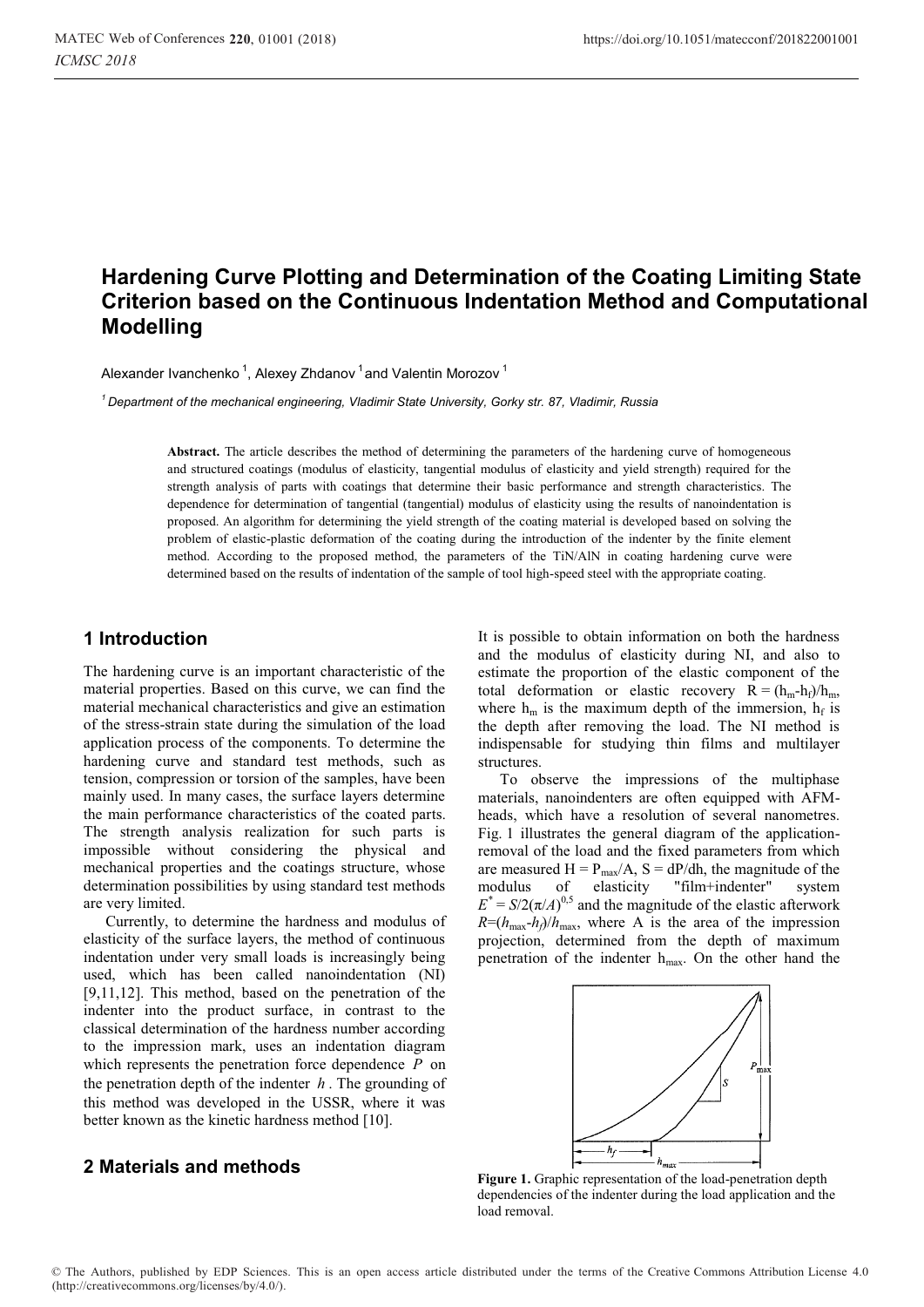modulus of elasticity of the  $E_{film}$  is determined from the correlation  $1/E^* = (1 - v_{\text{ind}}^2)/E_{\text{ind}} + (1 - v_{\text{film}}^2)/E_{\text{film}}$ , where  $v_{\text{ind}}^2$ and  $v_{\text{film}}^2$  are the Poisson's ratios, according to the indenter and the film  $(v_{film}^2 \sim 0.2)$  and  $E_{ind}$  is the modulus of elasticity of the indenter (for the diamond E=1141 GPa,  $v=0.07$ ).

The mechanical properties of the nanocomposite coatings are defined by their hardness *H*; effective Young's modulus  $E^* = E/(1-v^2)$  and elastic afterwork (recovery)  $W_e$ ; here *E* is the Young's modulus and *ν* the is Poisson's ratio. These magnitudes can be calculated from the load/unload curves that were measured by the micro (nano) hardness tester. The dependences  $H=f(E^*)$ ,  $H^3/E^{*2} = f(H)$ ,  $W_e = f(H)$  are the main correlations which describe the mechanical properties of the thin films.

In order to solve the problem of elasto-plastic deformation during the strength analysis of the parts with a coating, factors of safety calculation and use of durability models, it is necessary to determine a number of parameters for the schematization of the hardening curve for the coating material. To determine the hardening curve parameters (modulus of elasticity E, Poisson's ratio  $v$ , tangential modulus of elasticity  $E_{tan}$  and yield limit  $\sigma_{0,2}$  of the coating's material), it is proposed to use the following algorithm:

- to execute the indentation for the two load application levels  $p_1$  and  $p_2$ , obtaining the following data:  $h_{max1}$ ,  $h_{max2}$  (penetration under the loads  $p_1$  and  $p_2$  respectively),  $h_{f1}$ ,  $h_{f2}$  (penetration after removal the loads  $p_1$  and  $p_2$ ), modulus of elasticity E and Poisson's ratio ν;
- to determine the values of the introduced volumes of the indenter  $\Delta V_{max1}$ ,  $V_{max2}$ ,  $V_{f1}$  and  $V_{f2}$  for  $h_{max1}$ ,  $h_{max2}$ ,  $h_{f1}$  and  $h_{f2}$  respectively;
- to determine the tangential modulus of elasticity  $E_{tan}$ ::

$$
E_{\text{tan}} = \frac{\frac{E}{3(1-2v)}((\Delta V_{\text{max2}} - \Delta V_{f2}) - (\Delta V_{\text{max1}} - \Delta V_{f1}))}{\Delta V_{\text{max2}} - \Delta V_{\text{max1}}} (1)
$$

to determine the yield limit  $\sigma_{0,2}$  of the coating's material by performing a computer simulation of the impression process of the indenter in an elastoplastic setting for different yield limit values  $\sigma_{0,2}$  having verified the adequacy of the simulation results according to the experimental data..

During the solution of the elastoplastic problem, the choice of the yield criterion, flow rule and the hardening rule (law) influences on the correctness of the obtained results. Considering that the load increases monotonically during the simulation of the indenter penetration process, and we do not calculate the load removal process, so the required accuracy can be provided by the linear isotropic hardening model, which is applicable to isotropic materials and under considerable deformations the models with kinematic hardening are preferable. The equations of the plastic flow theory establish a relation between the infinitesimal increments of the strains and stresses to the

stresses themselves and certain parameters of the plastic state. According to this theory, the relative change in volume for an isotropic body is small, and it represents the elastic deformation  $\varepsilon$ , which is proportional to the average pressure  $\sigma$ 

$$
\varepsilon = 3k\sigma, \ k = (1 - 2\nu)/E \tag{2}
$$

or

$$
d\varepsilon = 3kd\sigma \tag{3}
$$

The total increments of the deformations components  $d\varepsilon$  are made up of the increments of the elastic deformation  $d\varepsilon_i^e$  and the plastic deformation  $d\varepsilon_i^p$ components

$$
d\varepsilon_{ij} = d\varepsilon_{ij}^e + d\varepsilon_{ij}^p \tag{4}
$$

The increments of the elastic deformation components are related to the increments of the stresses components according to the Hooke's law

$$
d\varepsilon_{ij}^{\varepsilon} = \frac{1}{2G} \Big( d\sigma_{ij} - \frac{3\nu}{1+\nu} \delta_{ij} d\sigma \Big) \tag{5},
$$

where  $\delta_i$  is the Kronecker symbol;

G is the shear modulus.

The stress deviator  $D_{\sigma}$  and the increment deviator of the plastic deformation  $D_{dx}^{p}$  are proportional, i.e.

$$
D_{de}^{\rho} = d\lambda D\sigma \tag{6}
$$

where  $d\lambda$  is a small scalar multiplier.

According to the experiments, the increments of the plastic deformation components are proportional to the stresses at a given instant of time. In other words, the stressed state determines the momentary component increments during the plastic deformation. From this, it results the following relations:

$$
d\varepsilon_{ij}^p = d\lambda S_{ij}, \ S_{ij} = \sigma_{ij} - \delta_{ij}\sigma \tag{7}
$$

Calculating now the increment of the plastic deformation work, we find:

$$
dA_p = \sigma_{ij} d\varepsilon_{ij}^p = d\lambda \sigma_{ij} S_{ij} = 2d\lambda T^2 \tag{8}
$$

where T is the intensity of the tangential stresses.

Thus, the factor  $d\lambda$  is related to the magnitude of the increment of the plastic deformation work; as  $dA_n \ge 0$ , and  $d\lambda \geq 0$ . For the total increments of the deformation tensor components, we obtain the expression:

$$
d\varepsilon_{ij} = d\varepsilon_{ij}^e + d\lambda S_{ij},\qquad(9)
$$

where the increments of the elastic deformation components should be taken according to the Hooke's law. These equations have been proposed by Prandtl and Reis. If the components of the elastic deformation are passed up in the Prandtl-Reis equations, which are permissible under an advanced plastic deformation, so we use the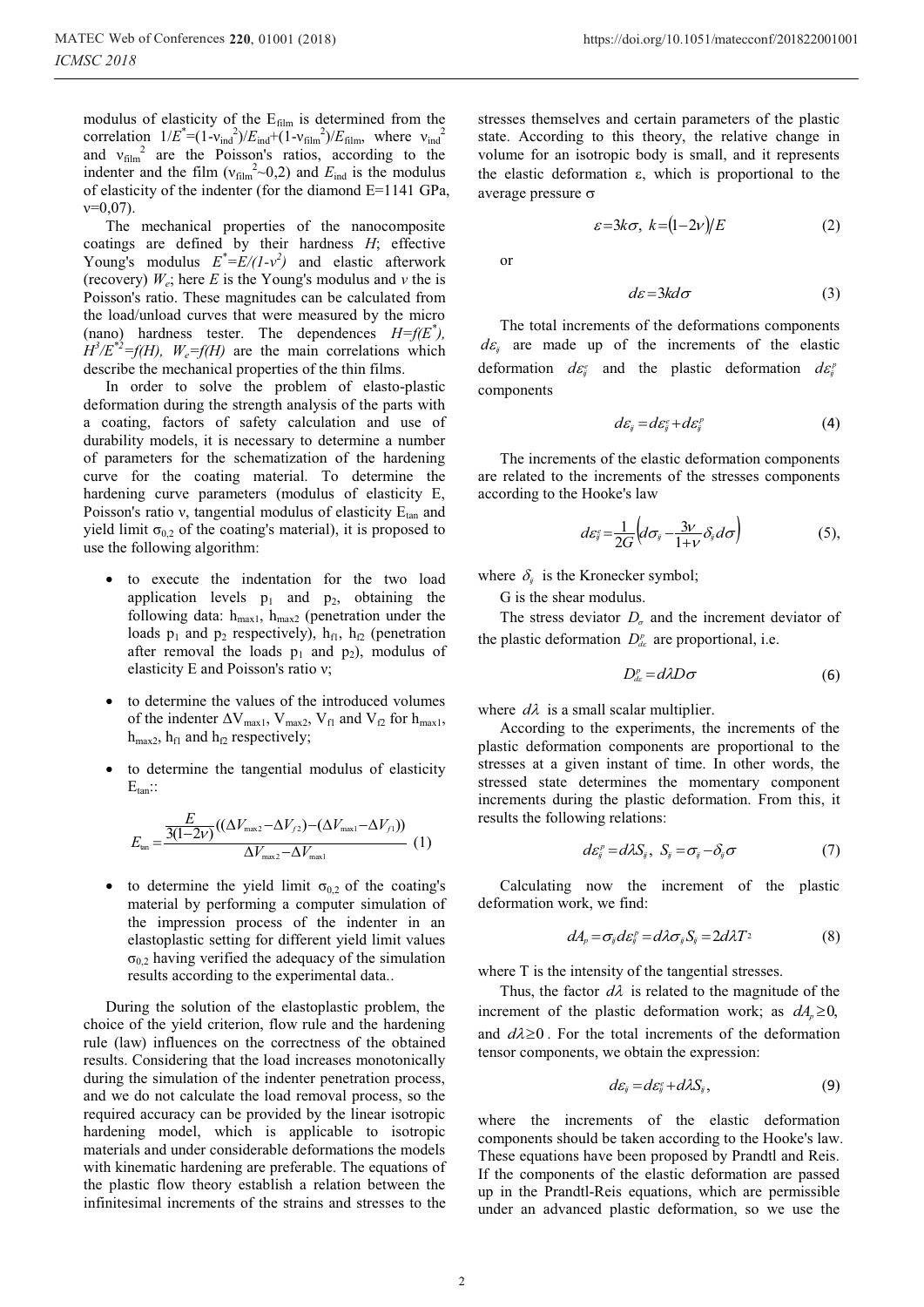$$
\phi = \sigma_{eq} - \sigma_{0,2} \tag{10}
$$

Here,  $\sigma_{eq}$  is the scalar, which is equivalent to the tension calculated according to the components of the stress tensor and  $\sigma_{0,2}$  is the reference magnitude, yield limit. If the yield of flow does not depend on the rate of deformation, at  $\phi$ <0 the material remains elastic and at  $\phi$ =0 the plastic deformations arise in it. For viscoplastic materials, the yield limit can be a function of the strains rate.

The equivalent stresses according to the Mises criterion are determined by the formula

$$
\sigma_{\scriptscriptstyle eq} = \frac{1}{\sqrt{2}} \sqrt{(\sigma_1 - \sigma_2)^2 + (\sigma_2 - \sigma_3)^2 + (\sigma_1 - \sigma_3)^2}
$$
 (11)

The yield begins when the condition  $\sigma_{eq}=0.2$  is satisfied, where  $\sigma_{0,2}$  is the yield limit at an uniaxial stress.

Then  $d\lambda = dA_p/(2T^2)$ , i.e., the factor is proportional to the increment of the plastic deformation work. If the Mises condition is satisfied,  $dT=0$  and the plastic deformation occurs. If  $dT=0$ , the medium leaves the yield state and starts the load removal, proceeding according to the Hooke's law.

We now take as an additional correlation the condition of the isotropic hardening

$$
dA_p = \Phi(T)dT \tag{12}
$$

Denoting  $\Phi(T)/(2T^2) = F(T)$ , we obtain

$$
d\lambda = F(T)dT \tag{13}
$$

Thus,

$$
d\varepsilon_{ij} = d\varepsilon_{ij}^e + F(T)dTS_{ij}
$$
 (14)

These correlations are valid when  $dT=0$ . We note that in case of hardening, the obtained correlations establish a single valued dependence of the increments of the strain components on the stresses and their increments.

Following the proposed algorithm, it is possible to obtain the required combination of parameter values to

schematize the hardening curve of the material coating. The indenter impression simulation is performed by the finite element method in an elastoplastic setting.

The determination of the physical and mechanical characteristics of the surface layer was carried out based on the results of the indentation of a sample from the tool high-speed steel P6M5 with a TiN/AlN hardening coating with a  $3.5 \mu m$  high on a Ti substrate with a  $0.5 \mu m$  high. The indentation was carried out with a diamond-tipped tool shaped like a tetrahedral pyramid with an angle between the faces of 136 degrees according to the Vickers method by using a microindenter from CSM Instruments. Two series of measurements were carried out with loads of 0,1 N and 0,05 N. The indentation results used in the further processing are given in Table 1.

**Table 1.** Indentation results of a P6M5 steel sample with a TiN/AlN coating

| Load.<br>H | under load,<br>$h_{\text{max}}$ , $\mu$ m | Penetration   Penetration after<br>load removal.<br>$h_f$ , $\mu$ m | Reduced<br>modulus of Hardness,<br>elasticity,<br>GPa | НV   |
|------------|-------------------------------------------|---------------------------------------------------------------------|-------------------------------------------------------|------|
| 0.05       | 0,315                                     | 0,148                                                               | 302,7                                                 | 2390 |
| 0.1        | 0.517                                     | 0.35                                                                | 297.2                                                 | 1960 |

Having assumed a Poisson's ratio of  $v=0.3$  for the coating and having averaged the indentation results, we have obtained a modulus of elasticity value of E=273 GPa. Reference data were used for the substrate material and the P6M5 steel, namely:

substrate *v*=0,36; E=96 GPa;

steel P6M5 ν=0,31; E=203 GPa.

Having determined the volumes of the penetrating part of the indenter corresponding to hmax and hf, the tangential modulus of elasticity Etan=140 GPa was calculated for the coating material from the obtained dependence (1).

To determine the yield limit of the coating material, it was necessary to simulate the penetration of an indenter into an elastoplastic material using program complexes of finite element analysis.

The penetration simulation of the indenter into the coating material was carried out using the ANSYS software in a three-dimensional setting. Fig. 2 shows the 3-d model created in the SolidWorks simulation environment and Fig. 3 shows the finite element model used for the calculations.



Figure 2. 3D model of an indenter and a coated sample



**Figure 3.** Finite element model of an indenter and a coated